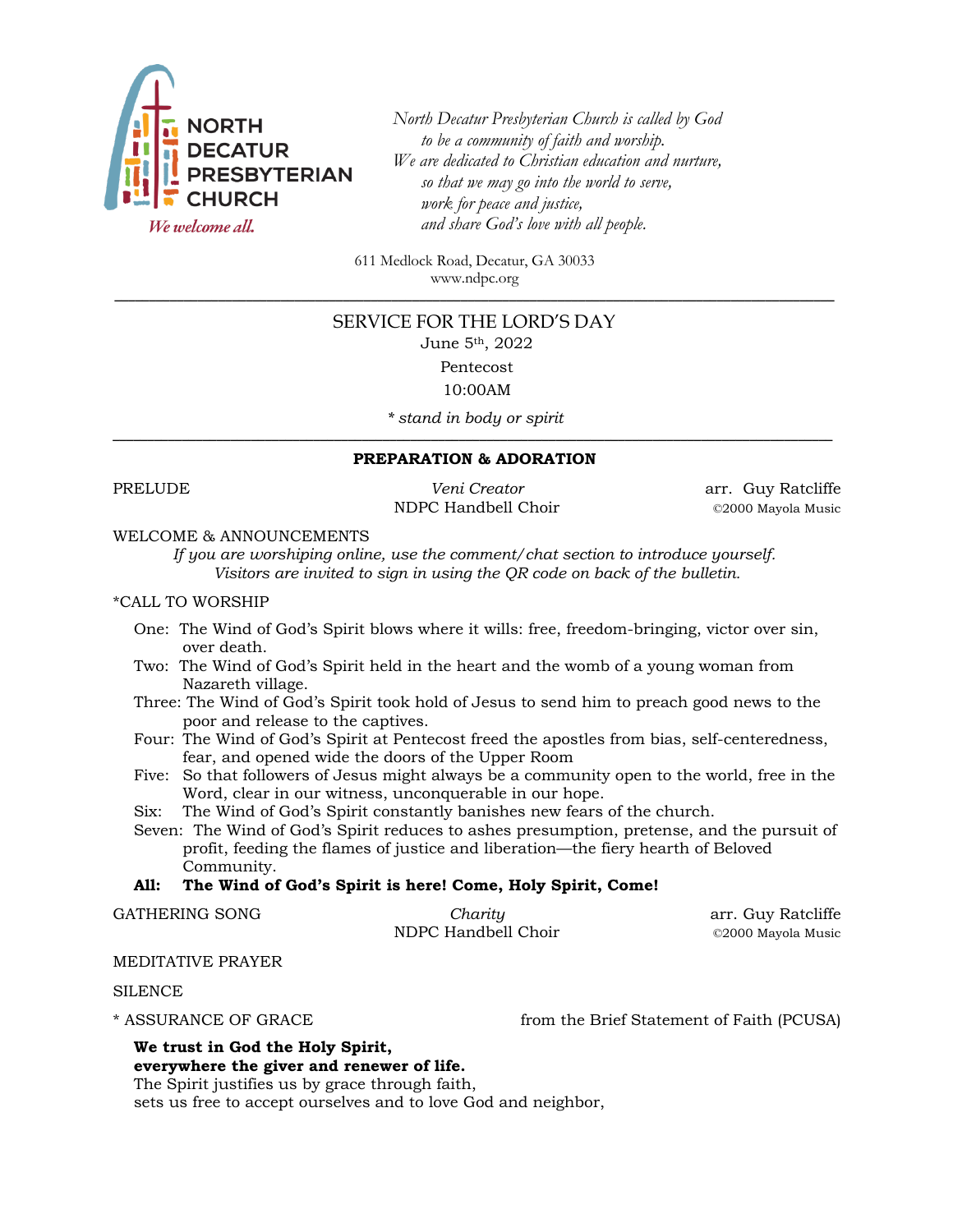**and binds us together with all believers in the one body of Christ, the Church.** In gratitude to God, empowered by the Spirit, we strive to serve Christ in our daily tasks and to live holy and joyful lives, **even as we watch for God's new heaven and new earth, praying, "Come, Lord Jesus!"**

\* RESPONSE *Tu fidelidad* Glory to God #831

\* PASSING THE PEACE

*Share a sign of peace by learning "Peace be with you" in American Sign Language. If you are worshiping online, write greetings in the comment/chat section.*

#### **PROCLAMATION**

WORD IN WORSHIP

*Children of any age are invited to come forward for the Word in Worship. Afterward, children up to 1st grade may go to Extended Session, or return to sit with their family.*

PRAYER FOR ILLUMINATION

SCRIPTURE READING 30 and 35:26-27-16:4b-7, 12-15

**SERMON** *Ecclesial Health* **Rev. David Lewicki** 

#### **DEDICATION**

ANTHEM *With a Voice of Singing* by Martin Shaw

VIDEO GREETING FROM BETSEY & ERIC MOE, PCUSA MISSION CO-WORKERS IN GUATEMALA

INVITATION TO DISCIPLESHIP AND CALL FOR OFFERING

*Please make a generous gift today. All gifts made to Change for Change in the month of June will support the Free99Fridge network. Text 'NDPC C4C \$20 (or any amount)' to 73256 to give to give to Change for Change. Members who've made a 2022 pledge are encouraged to give through automatic payment arranged through their bank or to send a check by mail.* 

To make a **new pledge for 2022**, go to the giving page on ndpc.org.

#### **COMMUNION**

INVITATION TO THE TABLE

#### GREAT THANKSGIVING

This is a map for the traveler, a safe arrival place for the lost This is a resting place for the wanderer This is a balm in Gilead for the hurt and bruised This is a house of welcome for a refugee This is food for everyone who is hungry, drink for everyone who is thirsty This is hugs of affection and words of care for one who was abandoned This is a kiss for the untouchable This is a lingering place for the weary to rest and heal This is a safety light for those lost in the dark night of the soul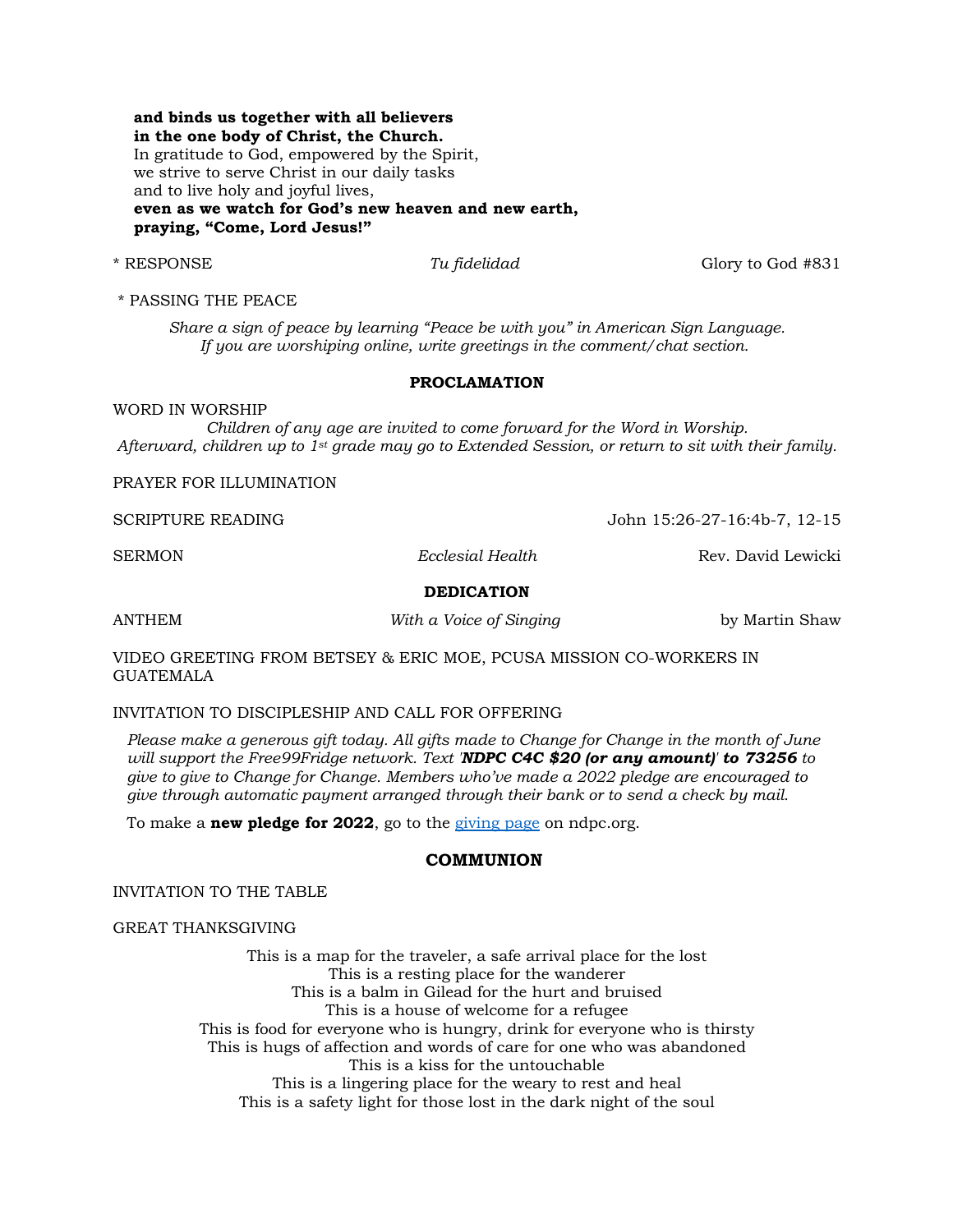This is an endless celebration of life This is a carnival for the body This is a promise of new life in our hearts This is a rush of joy never before felt This is a firm grip on the hand of those fainting This is an embrace that shelters children in the midst of crossing bullets This is a shout of glory and alleluia to the world This is a dancing place for angels This is holding hands with the ones we love without fear or shame This is a Sabbath for body, mind, and Spirit This is a place where the young see visions and elders dream dreams This is a prison door unlocked This is restorative justice This is a family in which diversity is a gift This is a job that feeds the household This is education for every child This is healthcare for every body This is forgiveness of sins This is anxiety replaced by trust, fear by love This is smiles going every which way This is every tear wiped away This is pealing laughter and healing for all This is songs sung and danced to This is a place to be found, cared for, fed, clothed, warmed, protected, healed This is all things made new.

PRAYERS & THE LORD'S PRAYER

**Our [Divine Parent] in heaven, holy is your name, your kingdom come, your will be done, on earth as it is in heaven. Give us today our daily bread. Forgive us our sins as we forgive those who sin against us. Lead us not into temptation, but deliver us from evil. For yours is the kingdom, the power, and the glory forever. Amen.**

#### SHARING THE ELEMENTS

*Everyone who seeks to know God is welcome to receive Communion. Come forward to receive the bread and the cup, then take them back to your seats. You may use the cup holders in the pews to hold the cup as you remove your mask. When you are ready, you may eat and drink. Then, replace your mask.*

MUSIC DURING COMMUNION *Dios está aquí* Glory to God #411 PRAYER AFTER COMMUNION **Loving God, in you there is always more, and there is always enough. Thank you for this taste of what is and what is yet to come. Send us out in the power of your Spirit to live and work for your praise and glory, for the sake of Jesus Christ, our friend, our Lord. Amen.**

| * CLOSING SONG | Every Time I Feel the Spirit (v. 1-2) | Glory to God #66 |
|----------------|---------------------------------------|------------------|
|                |                                       |                  |

\* CHARGE AND BENEDICTION

POSTLUDE *Lancashire* by Henry Thomas Smart